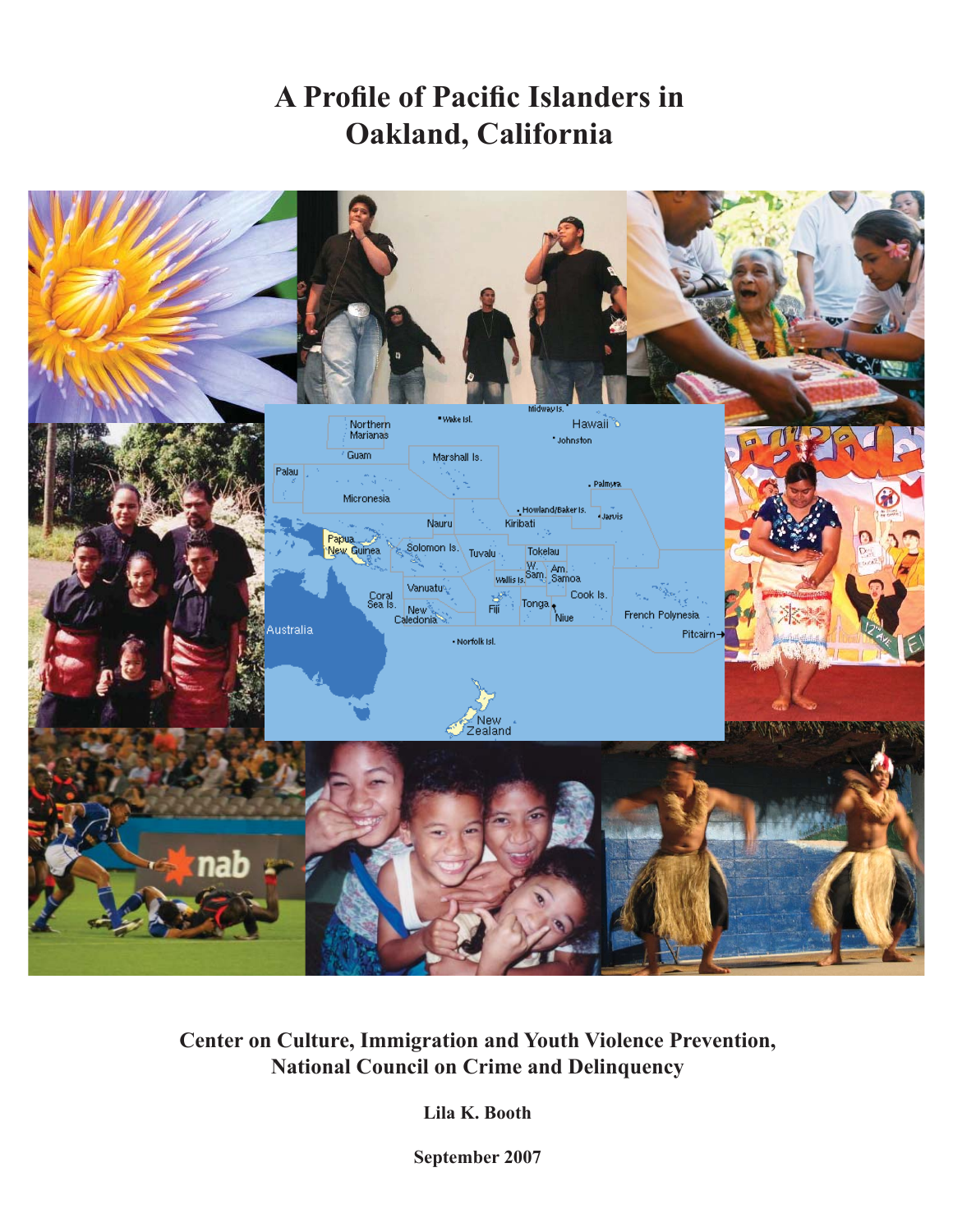## **Cover information**

Map Source: http://www.topsecretnet.com/intelink/werzit/maps/oceania.html

Pictures (clockwise from top right corner):

Family Reunion Fa'a Samoa—the Samoan Way (2005), http://www.flickr.com/photos/wiphey/33097418/

Dancer at National Council on Crime and Delinquency, Oakland, CA (2003)

Dancers at the Tongan Cultural Centre in Tongatapu, Tonga (2007), http://www.flickr.com/photos/ unincorporated/531209406/in/set-72157600313252988

Tongan children (2005), http://www.flickr.com/photos/nicole1980/67424927/in/set-72157594270978152

- Uganda vs. Samoa (Rugby 7s), Melbourne XVIII Commonwealth Games (2006), http://www.flickr.com/photos/ kiaorabro/114994827/
- Ready for Sunday church, Vava'u, Tonga (2001), http://www.flickr.com/photos/nicole1980/633690/in/set-72157594270978152/

Lotus in Guam (2005), http://flickr.com/photos/santos/45292766/

Hip Hop Tonga, AYPAL May Arts Performance (2007)



**NATIONAL COUNCIL ON CRIME AND DELINQUENCY** Headquarters Office 1970 Broadway Suite 500, Oakland, CA 94612 (510) 208-0500 FAX (510) 208-0511

Midwest Office 426 S. Yellowstone, Suite 250, Madison, WI 53719 (608) 831-8882 FAX (608) 831-6446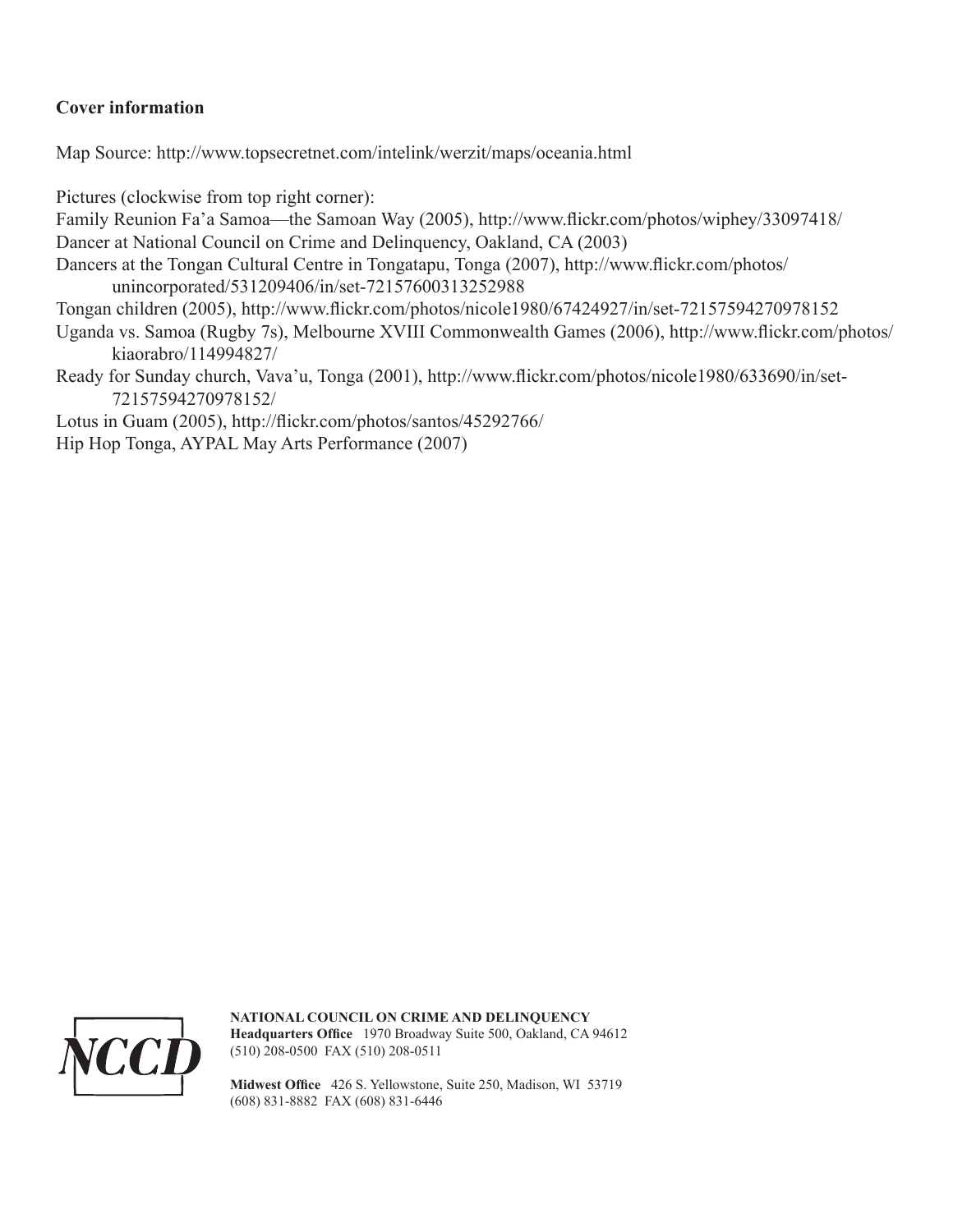# **A Profile of Pacific Islanders in Oakland, California**

Pacific Islanders represent less than one percent (1%) of Oakland's population and as a result may be overlooked or categorized with other disparate communities. Although small in numbers, this community has its unique issues and concerns including the distinctly different groups (such as Polynesian and Micronesian) that comprise the Pacific Islander community itself. At the same time it shares issues in common with other immigrant communities (e.g., Latino and Asian) that should not be overlooked as Pacific Islanders develop a Pacific Islander American identity.



Source: U.S. Census 2000. AIAN refers to American Indian or Alaskan Native and NHPI refers to Native Hawaiian or Pacific Islander. All ethnic groups are alone except for NHPI and its subcategories which includes alone or in combination with another race/ethnic group. \*Other includes both Other Ethnic group and Two or More Ethnic groups.

Since this profile is specific to the Oakland, California Pacific Islander community, its scope is limited by population (e.g., primarily Tongan, Samoan, Native Hawaiian, Guamanian or Chamorro, and some Fijian individuals—there are not enough Fijian households or families to be included in the Census data) and location; not only are they not representative of all Pacific Islanders but their experience may be unique to Oakland (vs. other San Francisco Bay Area communities, Los Angeles, or California's Central Valley). Hopefully, it will become clear that although other groups originating from Oceania (e.g., Papua New Guinea, New Zealand (Maori), or Solomon Islands) are not included, it would be a disservice to assume their experiences or circumstances would be the same as other Pacific Islanders in Oakland or in other locations since each group is unique.

#### **Oceania subsections**

**Micronesia:** Federated States of Micronesia, Republic of the Marshall Islands, U.S. Territories of Guam and Wake Island, Palau, Northern Mariana Islands, Nauru, and Kiribati.

**Polynesia:** Hawai'i, New Zealand, Easter Island, Samoa, Tonga, Cook Islands, Tuvalu, and Wallis and Futuna.

**Melanesia:** Fiji, Papua New Guinea, Solomon Islands, Vanuatu, and New Caledonia.

While evaluating the following charts and graphs, please bear in mind the following. A high percentage of Pacific Islanders are multi-ethnic and therefore may be included in statistics for a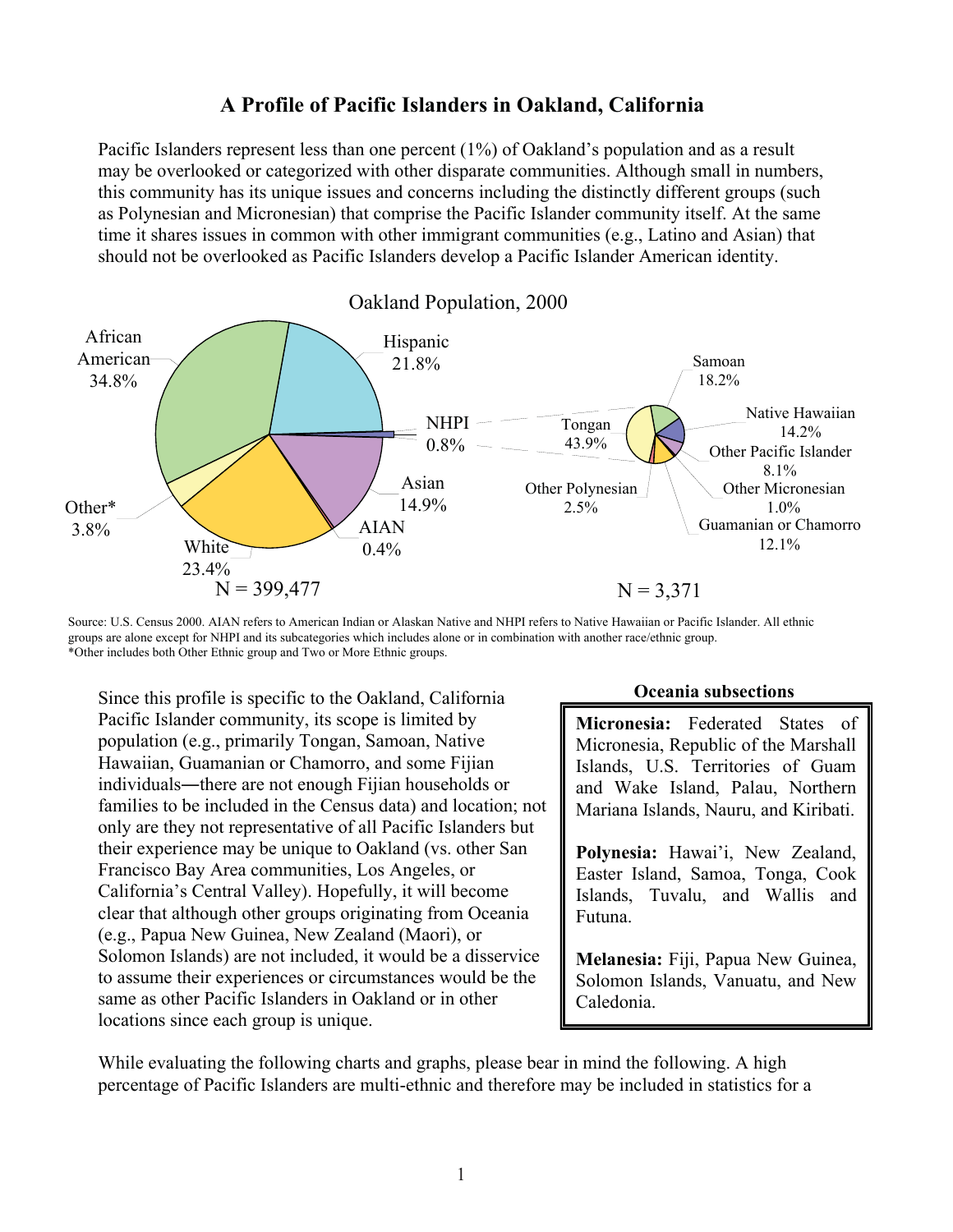different ethnic group. Census data included in this report represents the ethnic group alone or in combination with another, so the total may not be the sum of the separate groups. For instance, if an individual reported in the Census as being both Tongan and another Pacific Islander group, they would be represented in both of those groups. The numbers are already very small, so the risk of counting individuals twice was acceptable in order to try to include all members of the community.

In addition, the Pacific Islander group may at times be greater than the sum of the separate groups because some members of a group were not disaggregated into a separate group because of small numbers (e.g., Melanesians including Fijians) but they are still included in the Pacific Islander category.

Finally, the Pacific Islander group 'Guamanian and Chamorro' refer to Micronesian people from Guam and the Northern Mariana Islands who are also sometimes referred to as 'Chamoru.'

### **Population**

- ! Compared to the total Oakland population, Pacific Islanders have a higher proportion of young people.
- Over a third of the Pacific Islander population was under 18 years old at Census 2000 as compared to 25% of the Oakland population.
- Less than 4% were 65 years or older.
- Most notably, almost half (47%) of Tongans were under 18 years old and over a quarter (28.1%) were under 10 years old.



#### **Population Distribution by Age**

2 Note: The sum of the individual categories may not equal the total group since some categories may not be disaggregated from total.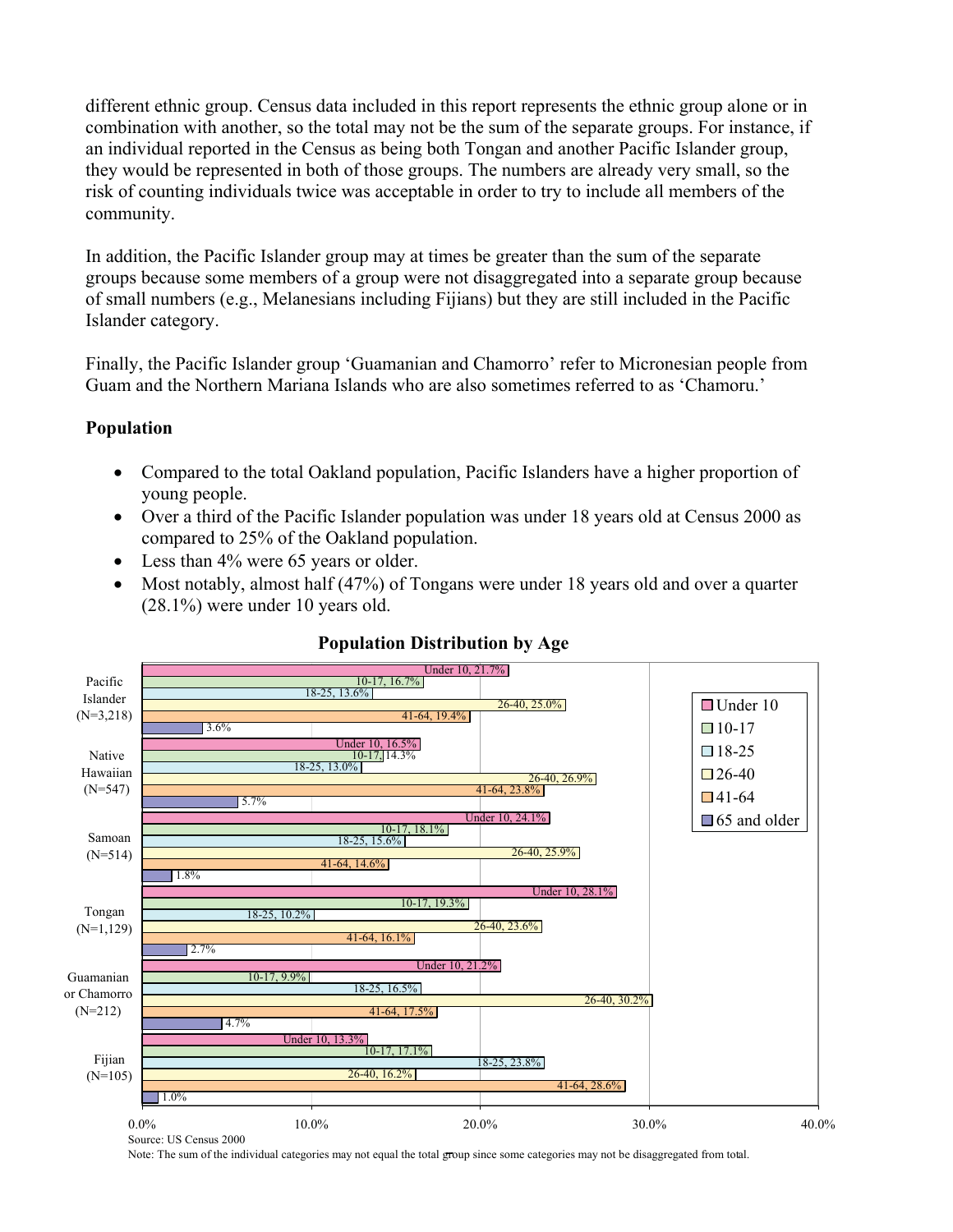#### **Immigration**

- ! Approximately a third (34%) of Oakland's Pacific Islander population was born outside the US.
- ! Of Pacific Islanders not born in the US, over half entered the US after 1985.



Entry Year of Foreign-Born

Note: The sum of the individual categories may not equal the total group since some categories may not be computed separately from total. In addition, 1990s includes up until March 2000 and 1960s includes entrance before 1960 as well.

#### **Families and Households**

- ! Households include everyone at a residence, whereas families are two or more people in the residence who are related by birth, marriage, or adoption. When the average household size is larger than the average family size, the average household contains members that may include extended family although they are not defined as such by birth, marriage, or adoption. Similarly, when the average household is smaller than the average family size, a large percentage of people may be living alone, with a partner, or with friends.
- ! The average Pacific Islander household is 60% larger than the average Oakland household, although the average Pacific Islander family size is only 30% larger.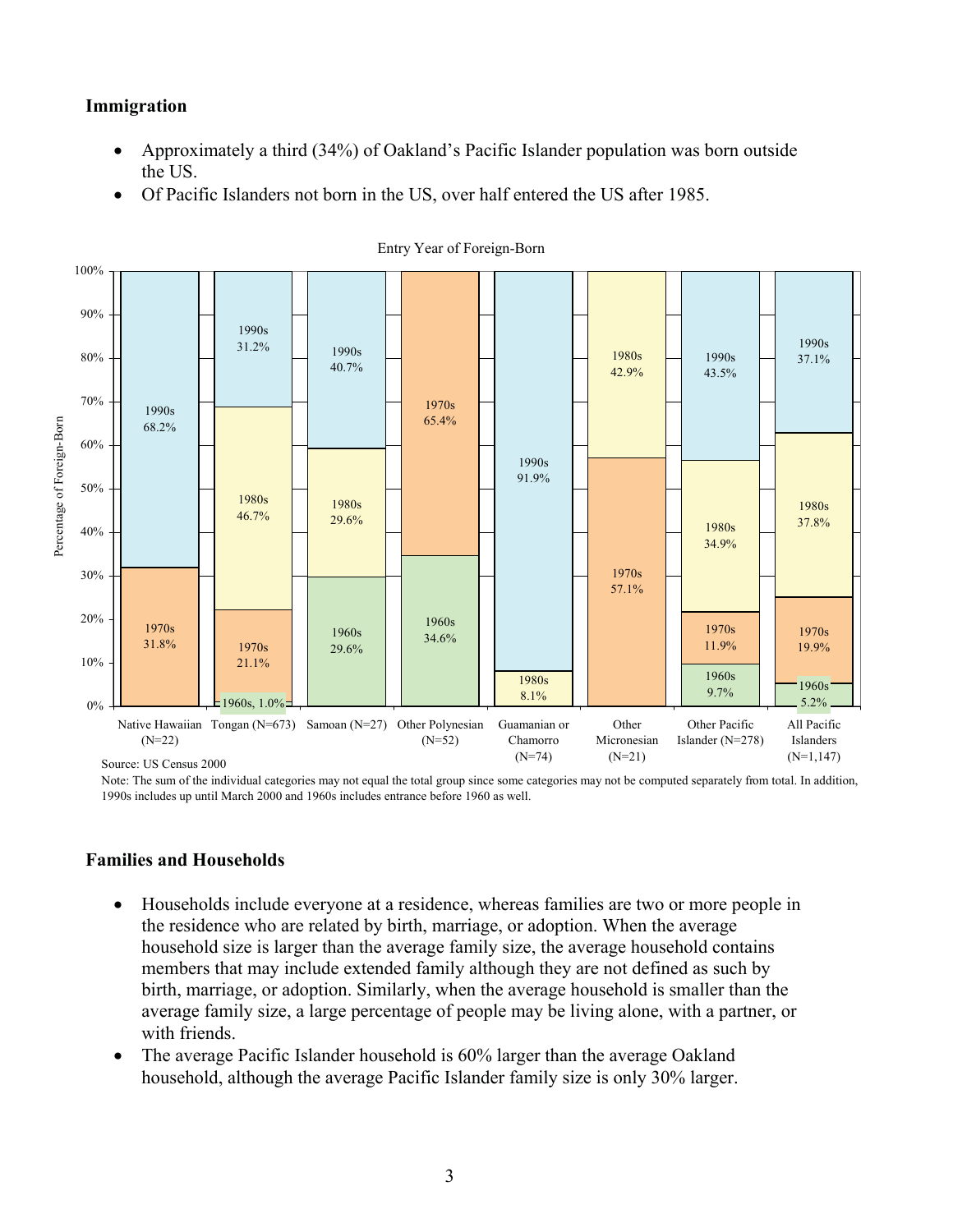| $\cdots$              |           |        |
|-----------------------|-----------|--------|
|                       | Household | Family |
| Oakland Average       | 2.6       | 3.4    |
| Pacific Islander      | 4.2       | 4.7    |
| Native Hawaiian       | 2.2       | 3.5    |
| Samoan                | 8.7       | 49     |
| Tongan                | 69        | 6.0    |
| Guamanian or Chamorro | 31        | 3.1    |
| Fijian                |           | 41     |

Average Sizes

Source: US Census 2000

- ! Not only do households and families have more members, but a third of all Pacific Islander households are overcrowded or severely overcrowded according to the US Census.
- $\bullet$  In addition to having over 2.5 times the average household members (6.9 vs. 2.6), more than a quarter of all Tongan households are severely overcrowded with more than 1.5 people per room. Over two thirds (69.5%) of all Tongan households are overcrowded or severely overcrowded.



## **Religion**

- Although no formal statistics about religious practices or beliefs (the US Census is not allowed to ask any questions regarding religion) are available, this section will itemize some of the local resources in Oakland.
- ! The local phonebook identifies six Samoan and Tongan-specific related places of worship (not to mention local Catholic and Latter Day Saint [Mormon] places of worship): Samoan First Assembly of God (9431 Cherry St), First Tongan Assembly of God (Mac Arthur Ave), Church of Tonga Tauataian (1901 Fruitvale Ave), Free Church of Tonga (1901 Fruitvale Ave), Melrose Tongan United Methodist Church (54th Ave & Wentworth Ave), Fale Maama Tongan United Methodist Church (2385 103rd Ave).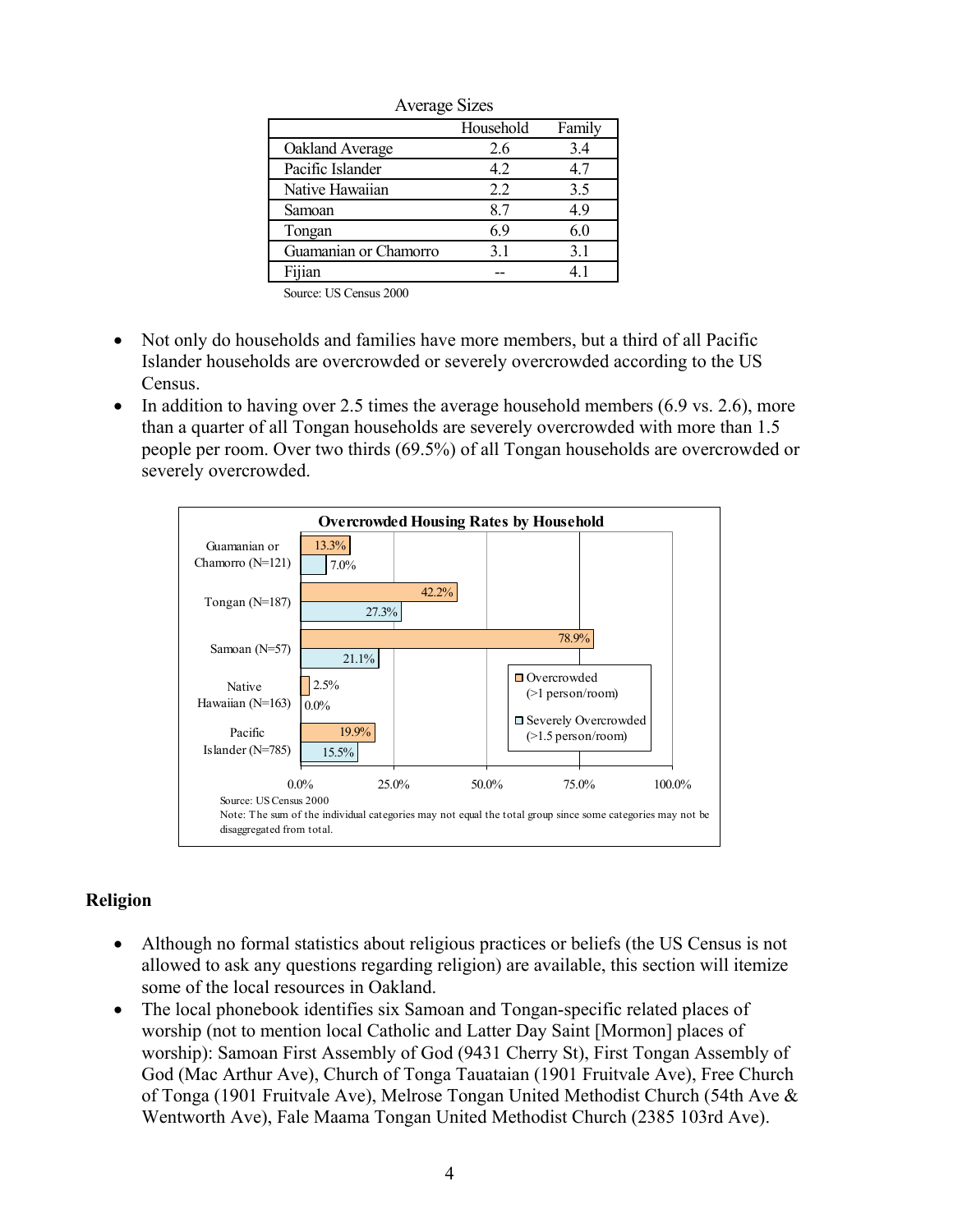- ! Christianity is the primary religion in Oceania. Different denominations were introduced and influenced by Christian missionaries who traveled to the region. For instance, in Tonga (NoMoa.com 2007):
	- o Methodist missionaries arrived in 1826. The Free Wesleyan Church of Tonga (the Methodist Church in Tonga—Siasi Uesiliana Tau'ataina 'o Tonga) was later established in 1924 by Queen Salote Tupou III in order to unite the Free Church of Tonga and the Wesleyans.
		- ! Separating from the Wesleyan Church in 1885, the Free Church of Tonga was founded by the first King, George Tupou I.
			- Church of Tonga broke away from the Free Church of Tonga in 1928.
	- o Roman Catholic missionaries (Bishop JP Pompallier and French Marists) were granted permission to stay in Tonga in 1842.
	- o Latter-Day Saint missionaries originally arrived in Nuku'alofa in 1891 from the Samoa Mission and a Tongan Mission was founded in 1916.
	- o Seventh Day Adventist missionaries arrived in 1895.
	- o Missionaries for the Assemblies of God (AOG) arrived in 1906.

### **Income**

! The median income for Pacific Islander families was slightly higher than Oakland as a whole at \$45,625 (vs. \$40,005), but varied within ethnic groups.



• Income directly correlates to the groups who have three or more workers in the family; the highest median incomes are correlated with high percentages of multiple workers. Most striking is that less than 10% of Samoan families have fewer than three workers contributing to the family's income.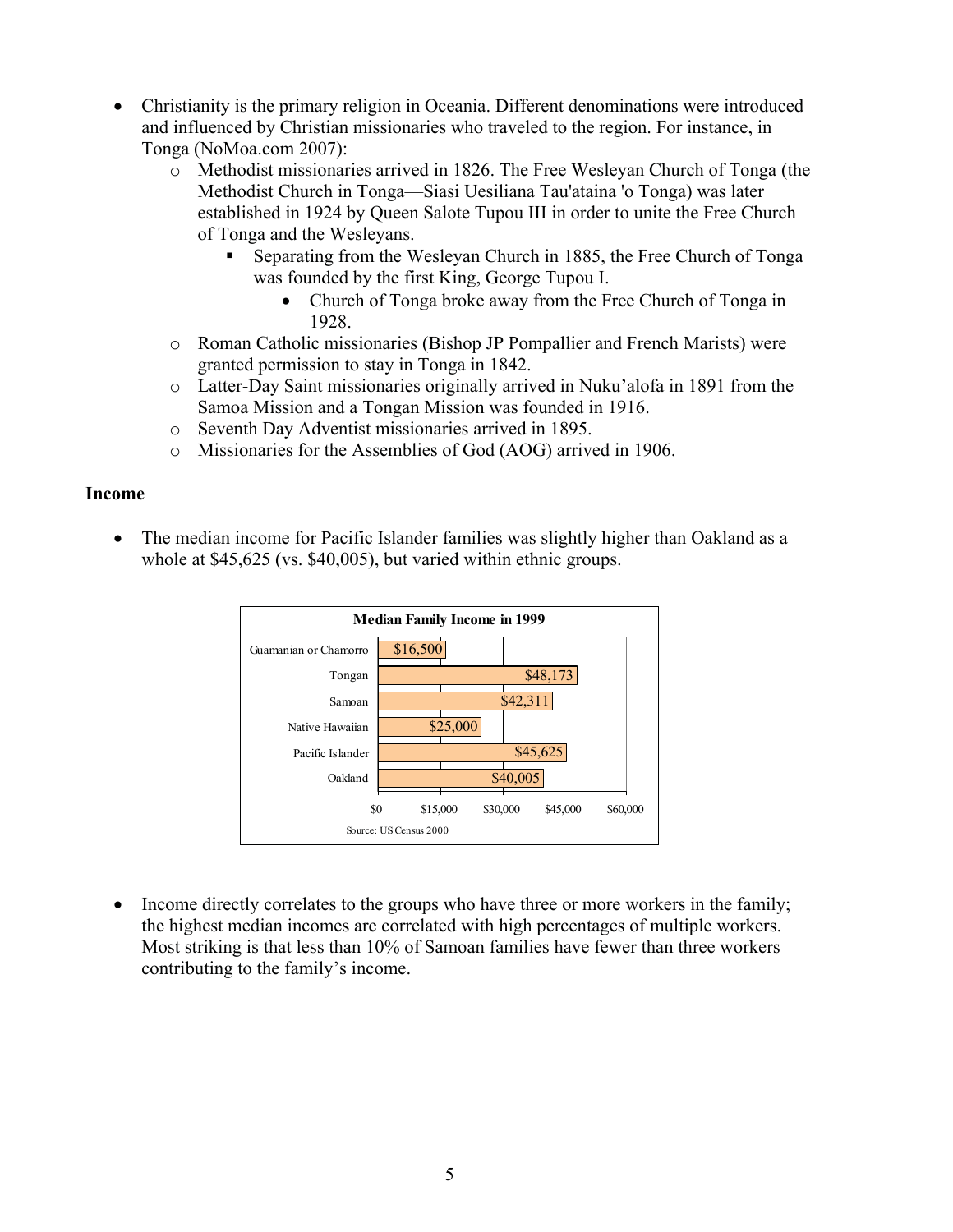



• Although the percentage of Pacific Islanders living below the poverty level is similar to Oakland's overall population, the overall living conditions are very different (e.g., number of people in families and households, the high percentage of overcrowding, and families with multiple sources of income).

#### **Issues at Home**

- ! According to a survey of Pacific Islander adults (Taesali 2005):
	- o For resources (e.g., emergency cash, translations, advice), half (50.0%) of survey respondents (N=82) would seek out family members and the rest would use religious avenues (ask God and church) and friends (43.9% and 6.1%, respectively).
	- o Traditionally, physical discipline is an accepted practice in Pacific Islander ancestral homelands. Of the parents interviewed  $(N=121)$ , almost half (46%) agree that physical discipline is useful to foster better behavior from their child. Of the parents who agreed ( $N=56$ ), less than a fifth (17.8%) strongly agreed about discipline, whereas the parents who disagreed  $(N=65)$ , almost two-thirds  $(64.6\%)$ strongly disagreed. When the parents  $(N=124)$  were asked how many times they had used physical discipline in the past week to improve a child's behavior,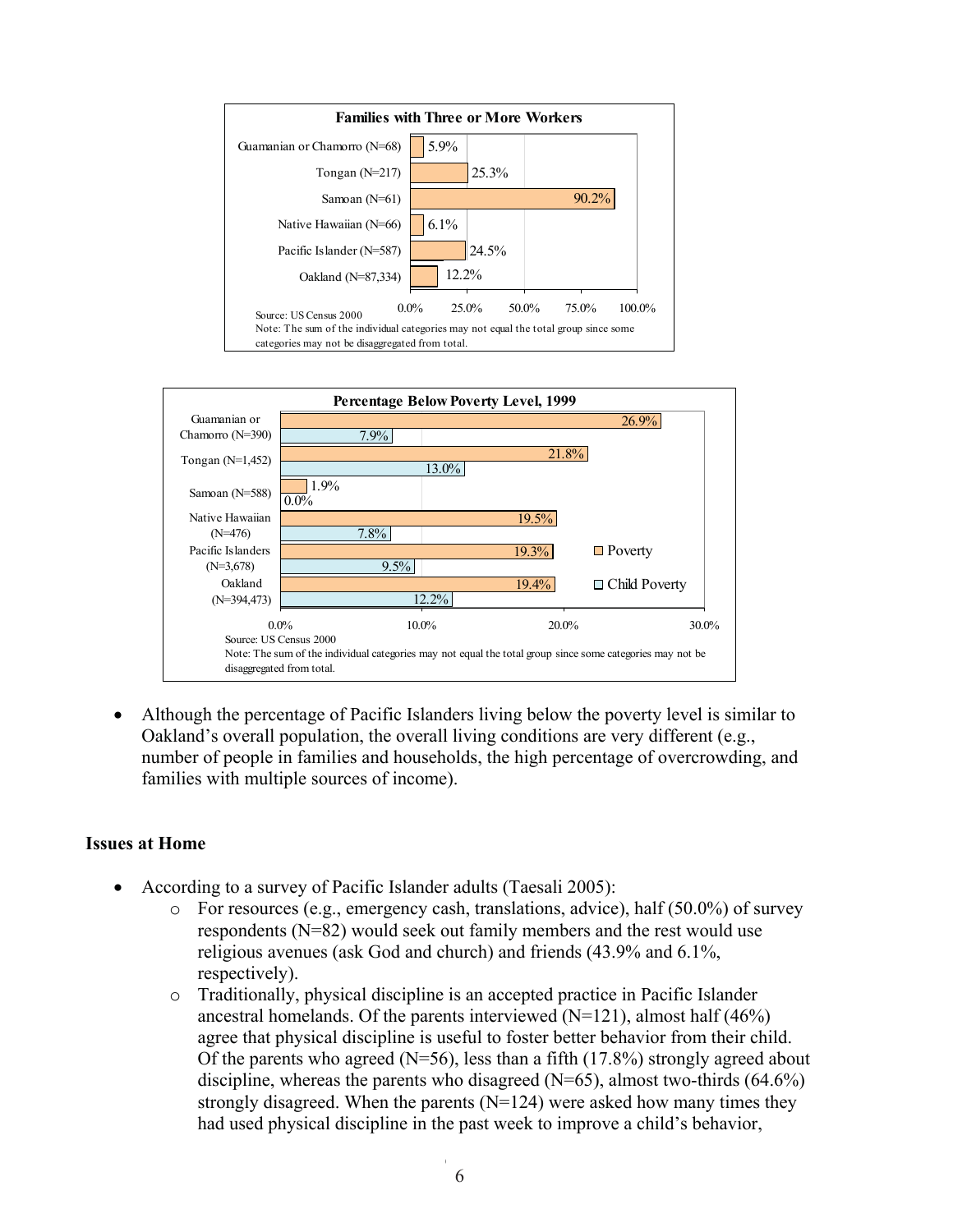almost half (46%) had never used physical discipline, a third (32.6%) had once or twice, and almost a quarter (22.6%) had done so three or more times.

o Domestic violence is a largely taboo subject and not one that the adult focus group was interested in addressing. More than a third (37.6% or 133) of adult respondents had experienced some verbal, mental, or physical abuse in the home.



• The average number of births has dropped substantially for Samoan and Guamanian girls between the periods of 1990-1999 and 2000-2006. However, the differences may be due to mis-categorization since Tongans, the most populous Pacific Islander ethnicity, are noticeably absent.

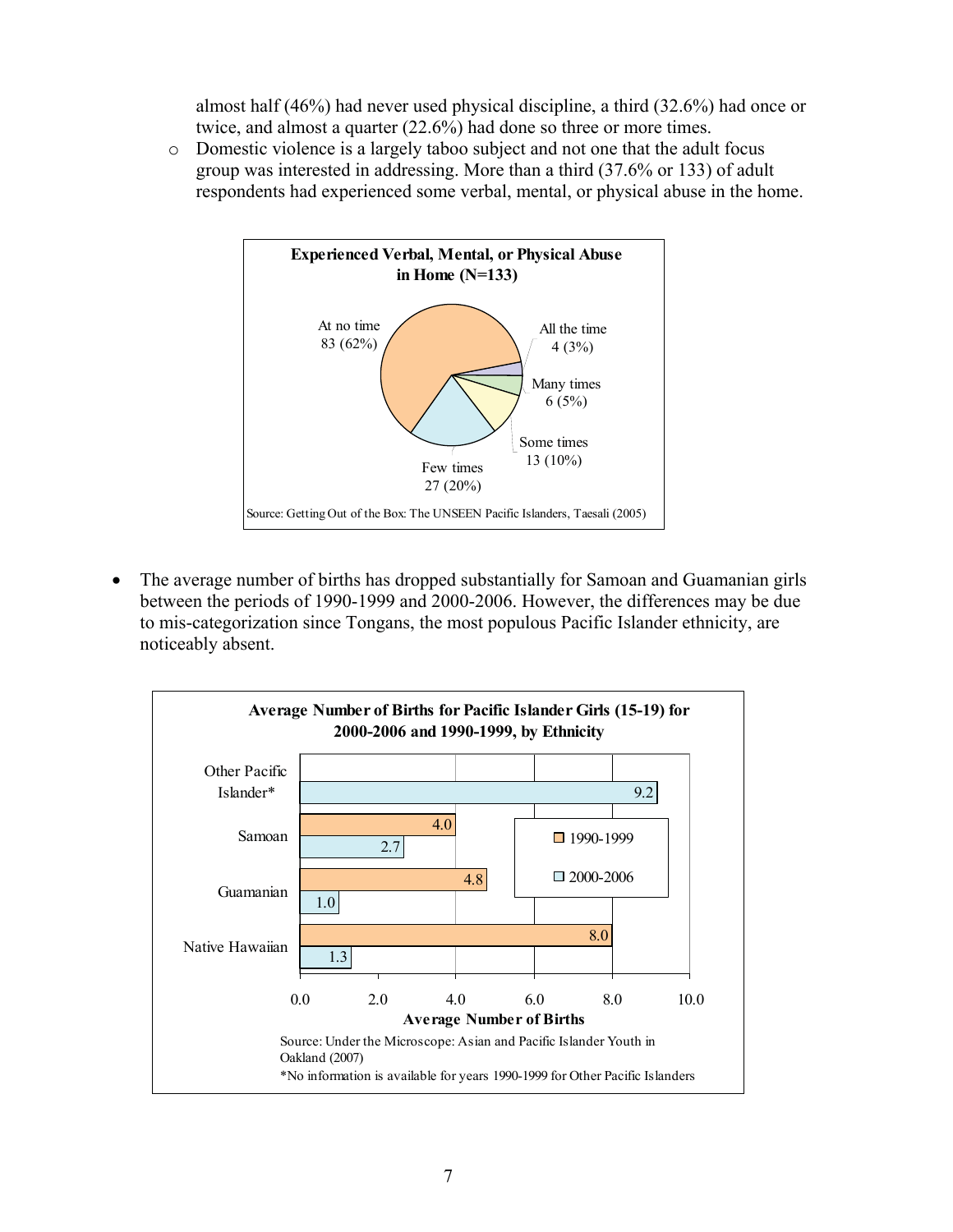• Pacific Islanders have the lowest rate of early prenatal care for Alameda County (Iton 2006). However, with the small Pacific Islander population numbers and possible miscategorization of ethnic group (e.g., due to multiple ethnicities), interpretation of these results require caution in order to prevent inaccurate conclusions.

### **Linguistic Isolation**

• Less than 10% of Pacific Islander households are linguistically isolated. Linguistic isolation refers to all household members over 14 years of age having some difficulty with English (do not solely speak English and speak English with a proficiency of less than 'very well')

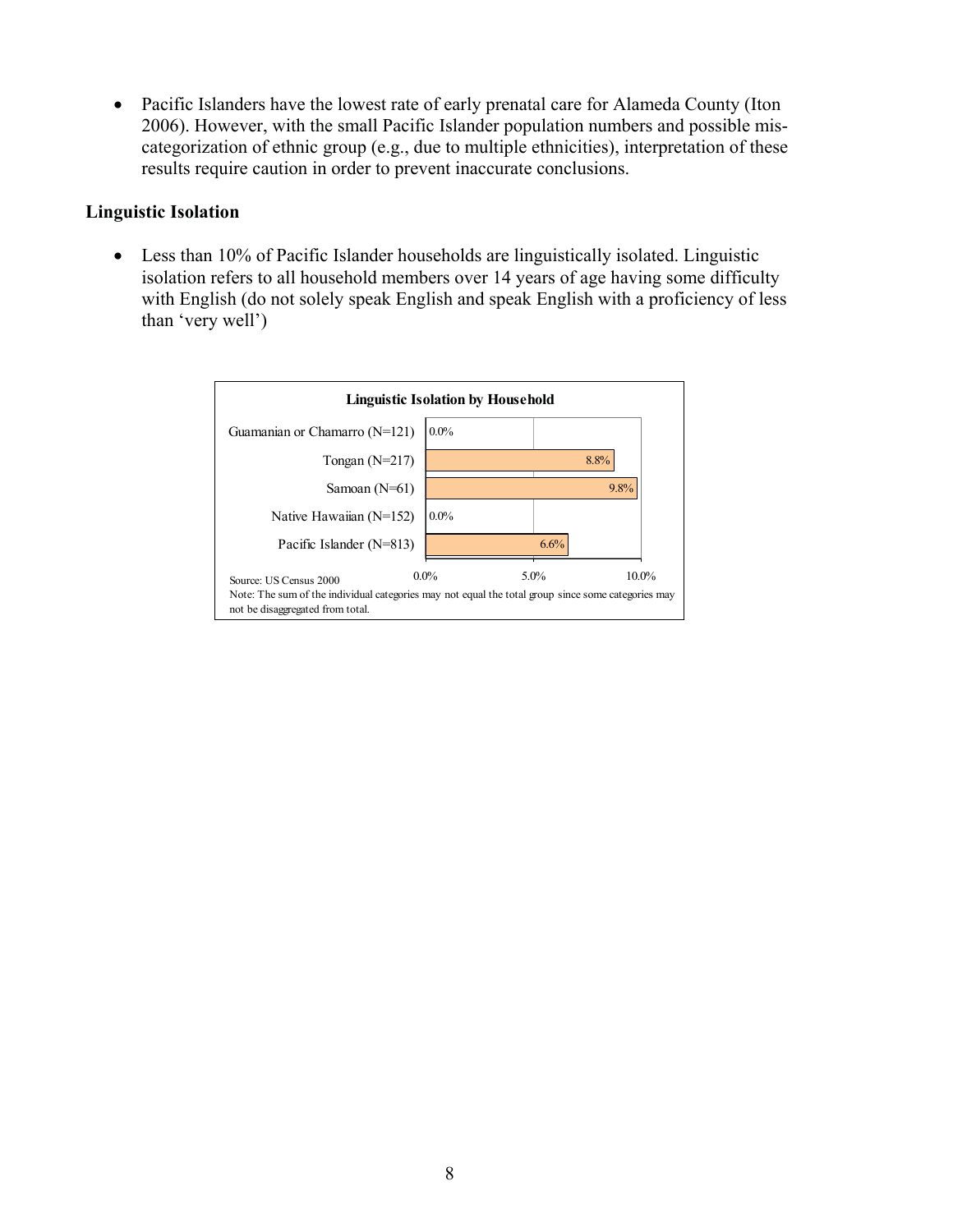

#### **Educational Attainment for Population 25 years old and older**

Source: US Census 2000

Note: The sum of the individual categories may not equal the total group since some categories may not be disaggregated from total. Some High School includes 9th grade or higher and Post-secondary includes some college or a degree (Associates, Bachelors, Masters, PhD).

## **Education**

- More than two-thirds (69.2%) of Pacific Islanders have at least a high school diploma (or equivalent status). Nearly a quarter (21.0%) of Tongans completed some college-level coursework or have an advanced degree.
- From a database of Oakland high school students in the 2006-2007 school year, Pacific Islanders comprised 1.1% of the students (117 of 9,908). That database revealed the following about Pacific Islander students:
	- o Students were primarily enrolled at Skyline (21.4%), Oakland Tech (12.0%), and Castlemont Business and Tech High (11.1%).
	- o The students were fairly evenly male and female (54.7% and 45.3% respectively) and spread out throughout 9<sup>th</sup> and 12<sup>th</sup> grades  $(9 - 32.5\%, 10 - 21.4\%, 11 - 24.8\%$ 12 – 21.4%). Unfortunately, different ethnic groups other than Pacific Islander were not identified.
	- o Pacific Islander students had an overall passing grade point average (GPA) of 2.38 which was slightly higher than the overall average of 2.35 Oakland high school students.
	- o Although a smaller percentage of PI students took Advanced Placement (AP) classes than the total student population (10.3% vs. 13.3%), those who did had a larger average number of AP classes (1.75 vs. 1.33) than other students who took AP classes.
	- o California High School Exit Exam (CAHSEE) English Language Art (ELA) results: 60.3% of Pacific Islander students passed (75.7% of all students passed) and the average score was 357.62 (vs. 365.03 for all students).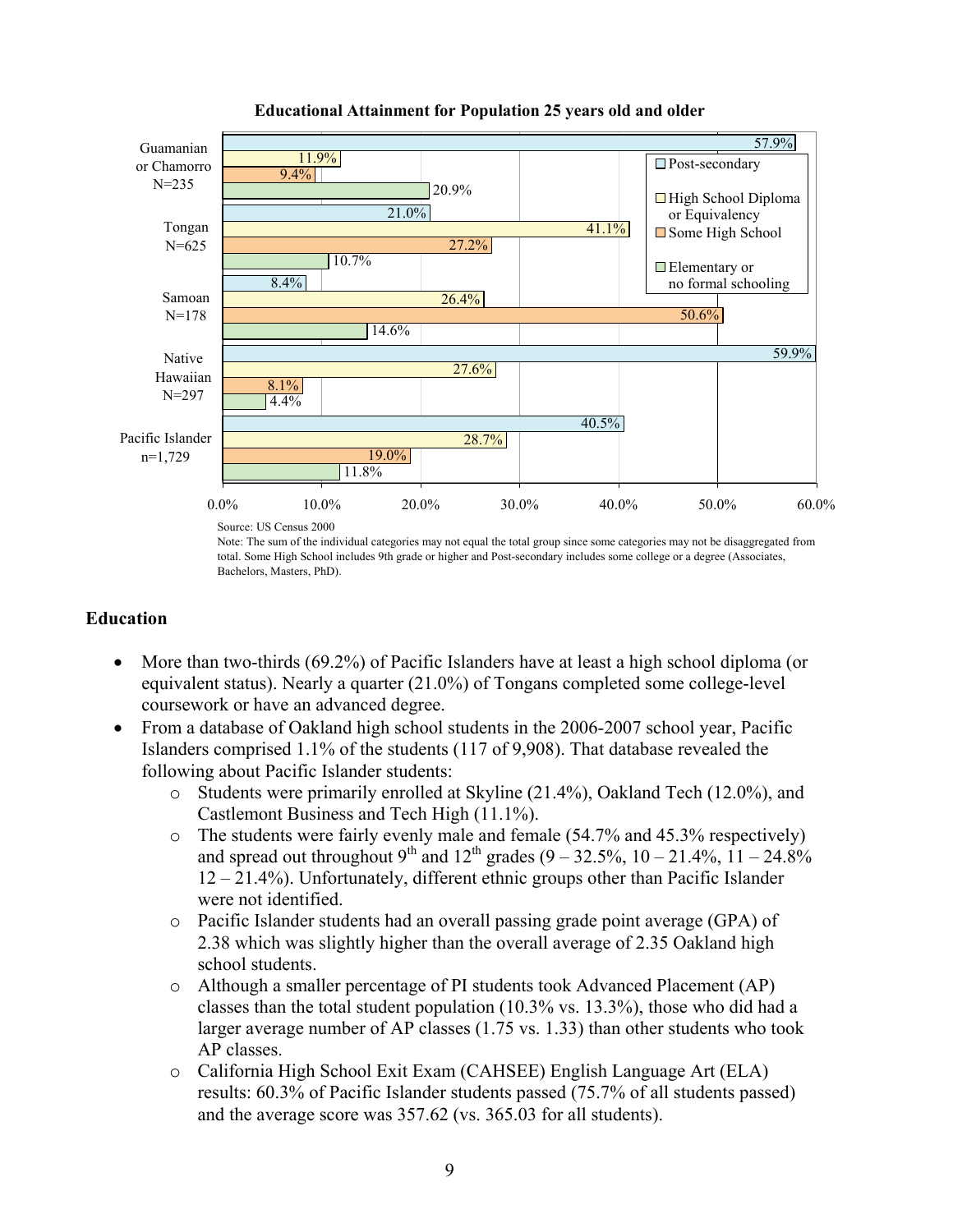- o California High School Exit Exam (CAHSEE) Math results: 64.6% of Pacific Islander students passed (73.4% of all students passed) and the average score was 355.34 (vs. 366.66 for all students).
- Enrollment information from the Oakland Unified School District (2007) shows that the percentage of Pacific Islander youth enrolled has grown steadily since 1993 and stabilized at around 1.15% of the Oakland student body by 2000.

1.20%  $1.14\%$   $1.16\%$  $\begin{array}{|c|c|c|c|c|}\n\hline\n & 1.14\% & 1.13\% & 1.12\% \hline\n\end{array}$ 1.10% 0.99% 1.01% 1.00% Percentage **Percentage** 0.91% 0.90% 0.86% 0.83% 0.80%  $0.78%$  $\big\downarrow 0.71\%$ 0.70% 0.60% 93-94 94-95 95-96 96-97 97-98 98-99 99-00 00-01 01-02 02-03 03-04 04-05 05-06 93-94 94-95 95-96 96-97 97-98 98-99 99-00 00-01 01-02 02-03 03-04 04-05 05-06 **School Year**

**Percentage of Pacific Islander Students Enrolled in Oakland Unified School District, 1993-2006**

Source: Oakland Unified School District School & District Data, http://dataportal.ousd.k12.ca.us/

- The percentage of Pacific Islanders who drop out from  $7<sup>th</sup>$  through  $12<sup>th</sup>$  grade is not substantially different from other OUSD students. From the 1991-1992 school year through the 2005-2006 school year, the drop out percentages rarely varied 10% more or less than the drop out percentages for all OUSD students according to the California Department of Education (2007).
	- o The difference in drop out percentage was never greater than 10% below, but exceeded 10% in some years for  $10^{th}$ ,  $11^{th}$ , or  $12^{th}$  graders.
	- o The average difference for all 15 years is within one percent (for all grades except for  $12<sup>th</sup>$  grade because of one year when five of ten Pacific Islander students didn't return to school).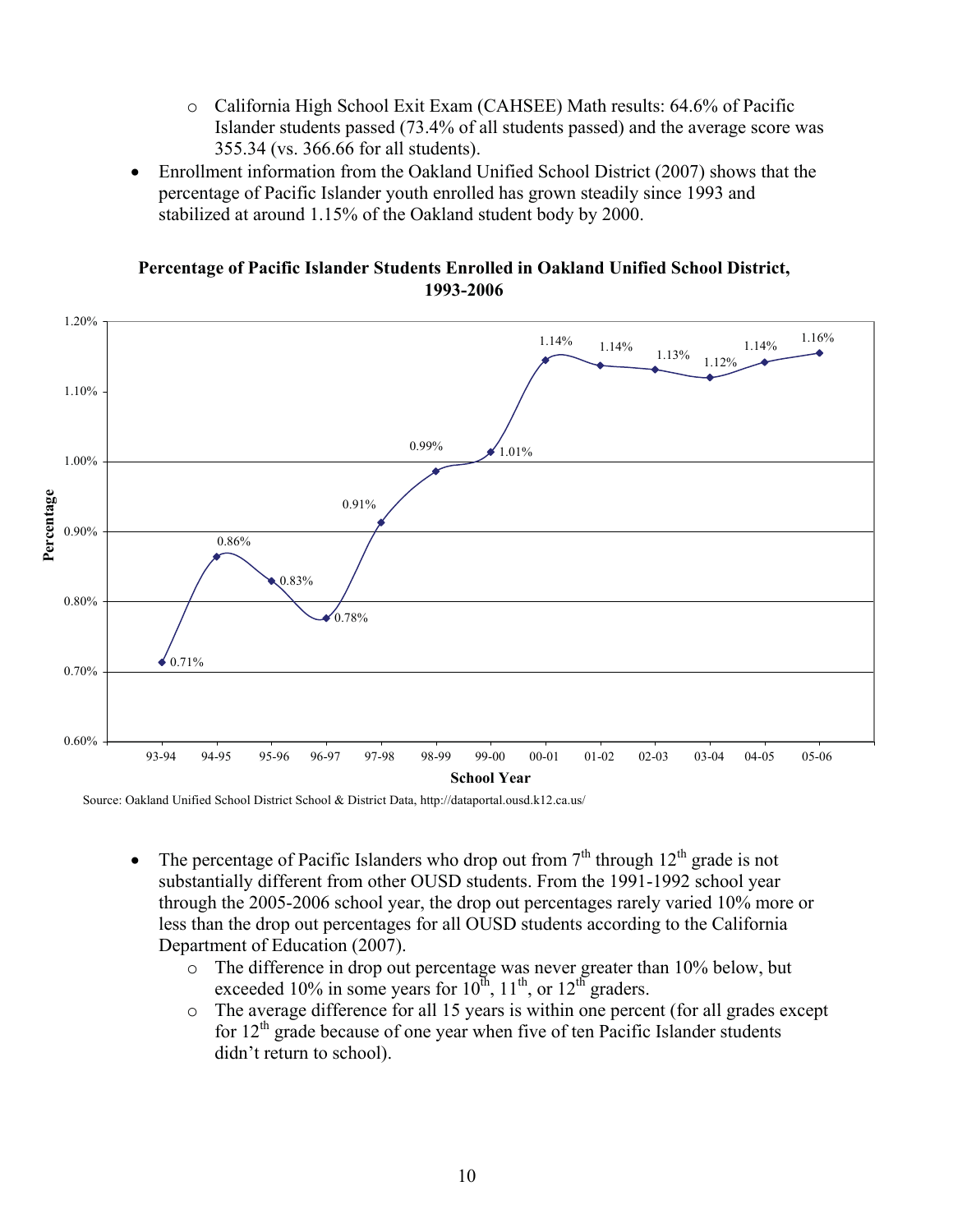

- California has a goal for all students to score as proficient or advanced on the California Standards Test. Students in grades 2-11 are tested for English-language arts (ELA), as well as other subjects such as math, science, social studies, etc. This comparison between Pacific Islander students and the rest of the OUSD students is only with the ELA tests since they are administered to all students (whereas other subjects are not). Comparing achievement levels between grades is not possible, but comparisons within a grade can be made between years.
	- o A zero value indicates that there is no difference between the percentages of Pacific Islander students and all students who had proficient or advanced scores; a negative value indicates that the percentage of Pacific Islander students was less than OUSD students who scored at the goal level.
	- o For most years, the biggest discrepancy in achievement occurs during grades four through six.
	- o The most consistently similar scores (and even some instances of the percentage of Pacific Islander youth being a little higher than OUSD students) occur during high school.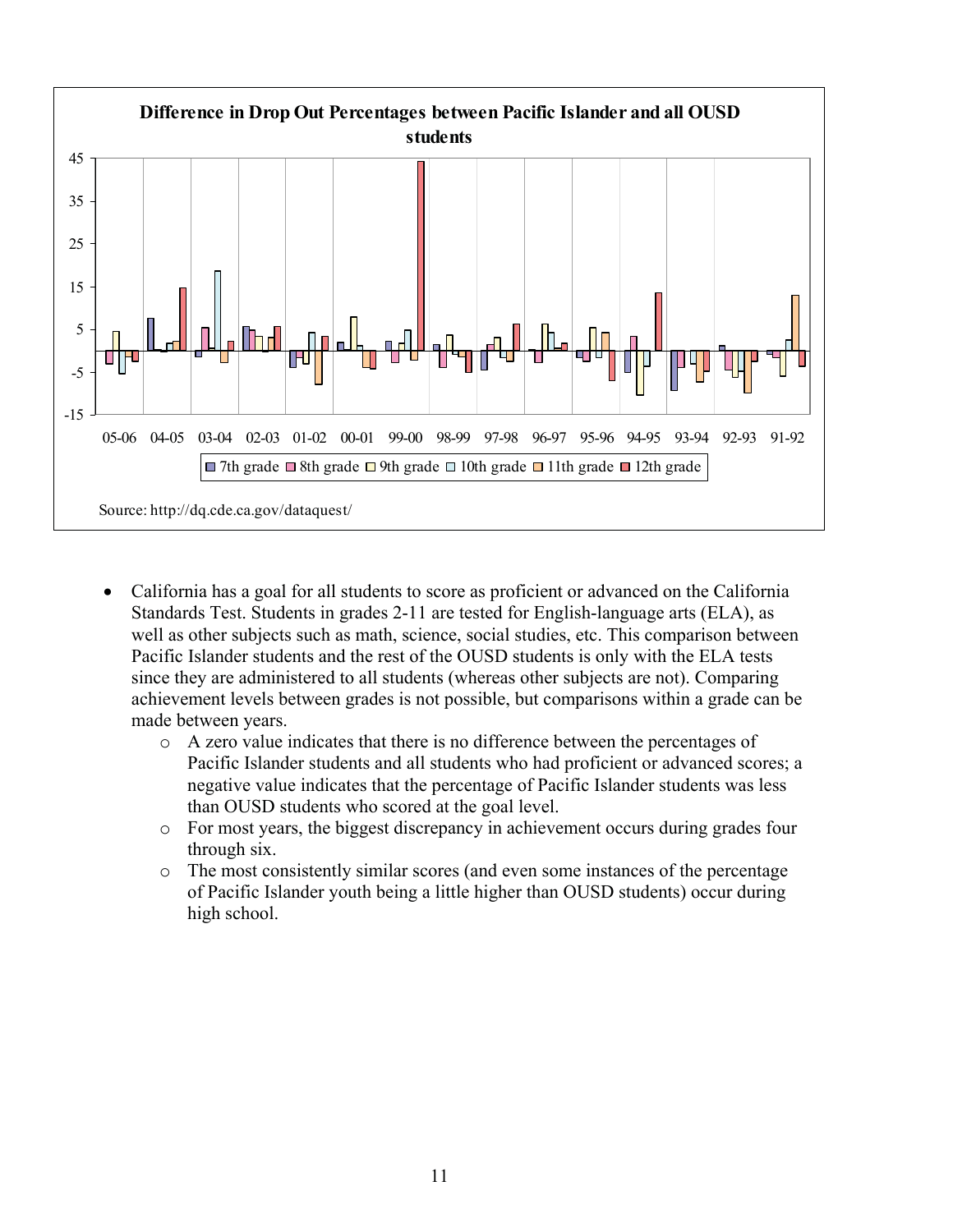

- ! According to the 2002 California Healthy Kids Survey administered to Oakland Unified School District youth (Lai & Tov 2004):
	- o Under "school victimization on school property in the last 12 months": Pacific Islander youth (N=14) had the smallest percentage for having been in a physical fight and being harassed due to race, ethnicity, or origin, and second smallest percentage for having been offered illicit drugs and being harassed in general on school property.
	- $\circ$  Under "perception of safety": Pacific Islander youth (N=12) had the lowest rating of sense of safety at school (2.58) and second lowest rating of sense of safety in neighborhood (3.00) on a 4-point scale where 1=Very Unsafe, 2=Unsafe, 3=Safe, and 4=Very Safe.
- ! According to Getting Out of the Box: The UNSEEN Pacific Islanders (Taesali 2005), which used a focus group with 10 youth:
	- o Youth feel like their personal options in schools are limited by being perceived merely as representatives of a group rather than an individual (e.g., all Tongan students at a school being expelled because of one Tongan youth's actions).
	- o Due to the small size of the group, youth also feel that they need to support other members and assert their cultural pride even if that includes physical violence.

## **Juvenile Justice**

- Pacific Islander youth were responsible in Oakland for just over a half percent  $(0.6\%)$  of felony referrals to probation and less than a quarter percent (0.2%) of misdemeanor referrals in 2006. Although disaggregating by Pacific Islander groups has limited usefulness since the numbers involved are so small, it still shows some interesting characteristics.
	- o Although Tongans are the most populous of Oakland's Pacific Islander groups, they do not appear in the Alameda County Probation records: instead Samoan youth are the most prominently represented in Alameda County Probation data. Whether Tongans are represented in the Other Pacific Islander category, miscategorized as another group, or simply not represented is beyond the scope of this analysis.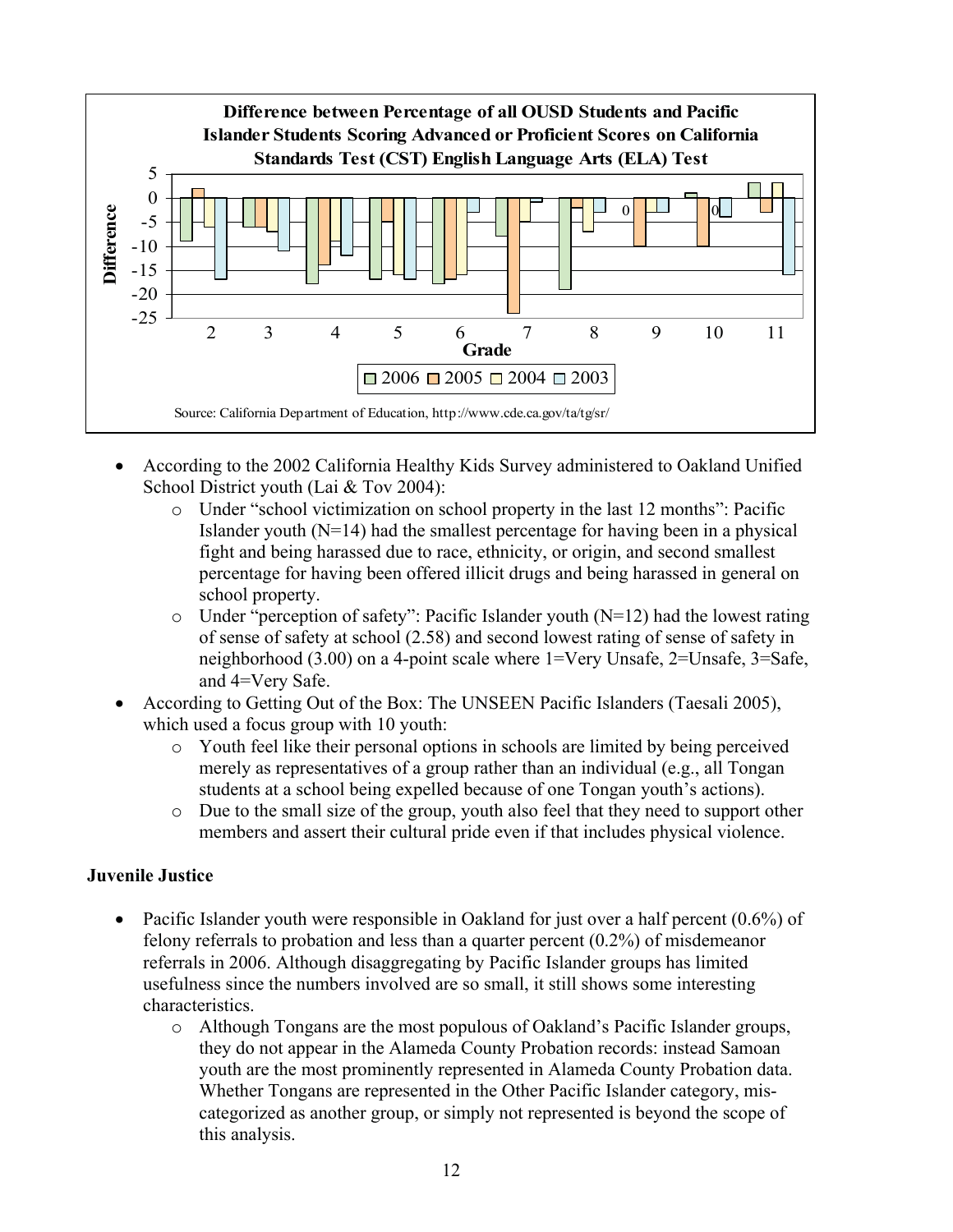

# **Disproportionate Minority Contact (DMC)**

- DMC refers to when the proportion of a minority group involved with the criminal justice system is either higher or lower than their proportion in the population.
- Pacific Islander youth are twice more likely than White youth to be arrested/booked at Juvenile Hall in Alameda County in 2006.



#### **Juvenile Arrest per Thousand Population in Alameda County (2006)**

Source: Under the Microscope: Asian and Pacific Islander Youth in Oakland (2007)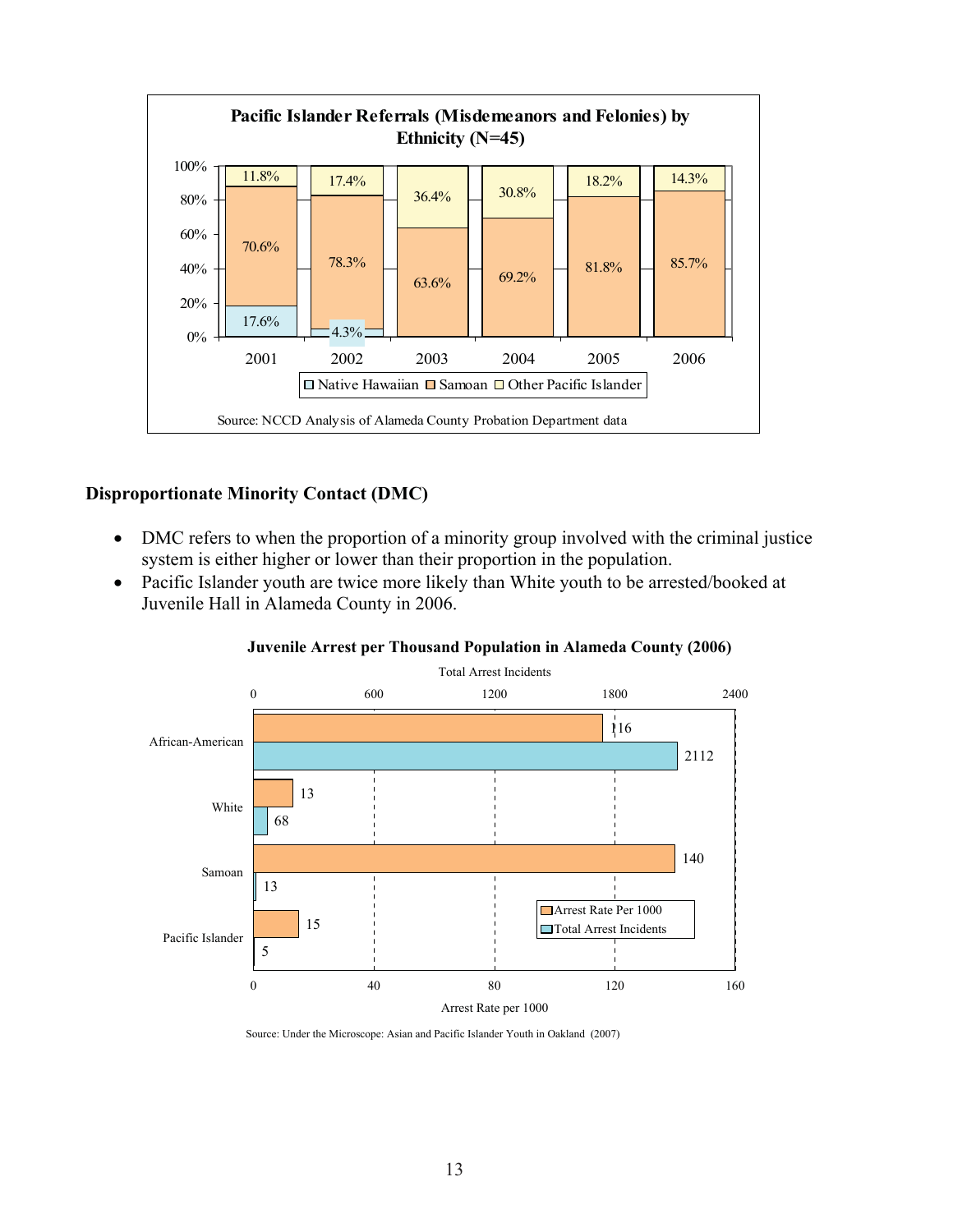- ! The arrest rate per 1000 for Samoan youth is the highest for all ethnic groups in Oakland. The arrest rate is determined by dividing the number of arrests by juvenile population (obtained for the US Census) and multiplied by 1,000.
	- o Although Tongans are the most populous of Oakland's Pacific Islander groups, they do not appear in the Alameda County Probation records. Whether Tongans are represented in the Other Pacific Islander category, mis-categorized as another group, or simply not represented is beyond the scope of this analysis.
	- o In addition, classifying Tongans as Samoans artificially inflates the arrest rate because the juvenile population of Tongans is larger than Samoans (an equal number of arrests but a higher population would lead to a smaller arrest rate).
- ! Pacific Islanders have the third highest average number of days spent in detention for all youth booked into Alameda County Juvenile Hall. The average number of days is 23.7.



**Average Number of Days Youth in Alameda County Spent in Detention by Race/Ethnicity (2006)**